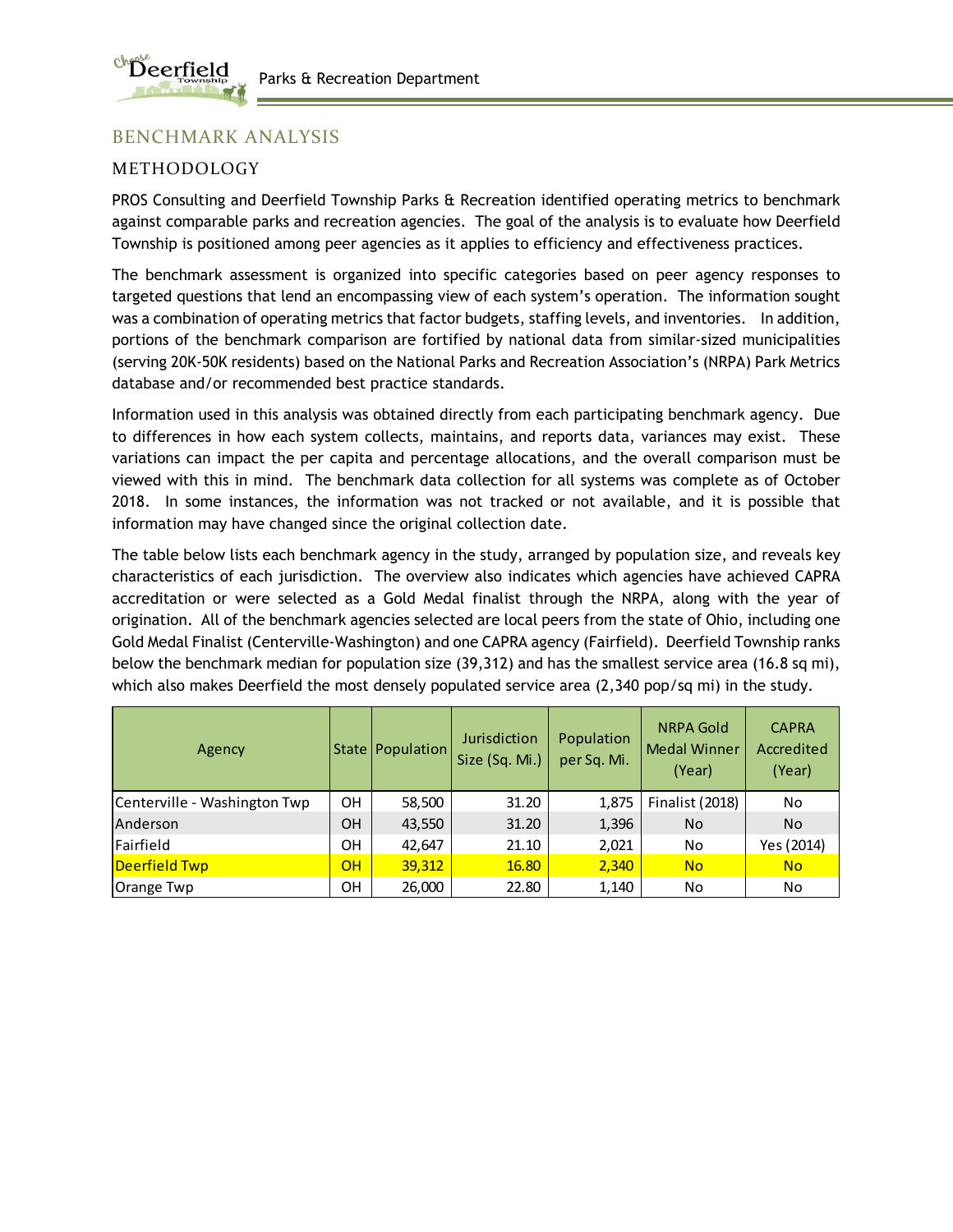### BENCHMARK COMPARISON

#### PARK ACREAGE

The following table provides a general overview of each system's park acreage. Deerfield Township represents the benchmark median for total park sites (10) and total acres owned or managed (469). Assessing the level of service for park acres, Deerfield Township represents the median of the study with 11.92 acres of parkland per 1,000 residents, which is above the national median for similar-sized agencies of 9.6 acres per 1,000 residents.

| Agency                                                                             | Population | <b>Total Park</b><br><b>Sites</b> | <b>Total Acres</b><br>Owned or<br>Managed | <b>Total Acres</b><br>per 1,000<br><b>Residents</b> |
|------------------------------------------------------------------------------------|------------|-----------------------------------|-------------------------------------------|-----------------------------------------------------|
| Fairfield                                                                          | 42,647     | 35                                | 812                                       | 19.04                                               |
| Centerville - Washington Twp                                                       | 58,500     | 50                                | 1,050                                     | 17.95                                               |
| <b>Deerfield Twp</b>                                                               | 39,312     | 10                                | 469                                       | 11.92                                               |
| Anderson                                                                           | 43,550     | 8                                 | 411                                       | 9.43                                                |
| Orange Twp                                                                         | 26,000     | 8                                 | 112                                       | 4.31                                                |
| NRPA Median for Agencies Serving 20K-50K Residents = 9.6 Acres per 1,000 Residents |            |                                   |                                           |                                                     |

## BALLFIELDS

In addition to the overall park acreage, Deerfield was particularly interested in understanding each system's inventory of ballfields. As seen below, the total ballfield acreage managed was then compared to the total acreage of the system, as well as the population served. Deerfield has the lowest percentage of ballfield acres (2%) among peer agencies, as well as a significantly lower service level for ballfield acreage (.029 ballfield acres per 1,000 residents).

|                              |            | <b>Total Acres</b> | Acres of          | <b>Ballfields</b> | <b>Ballfield Acres</b> |
|------------------------------|------------|--------------------|-------------------|-------------------|------------------------|
| Agency                       | Population | Owned or           | <b>Ballfields</b> | Acres as %        | per 1,000              |
|                              |            | Managed            | Managed           | of Total          | <b>Residents</b>       |
| Centerville - Washington Twp | 58,500     | 1,050              | 100               | 10%               | 1.71                   |
| Anderson                     | 43,550     | 411                | 46                | 11%               | 1.04                   |
| Orange Twp                   | 26,000     | 112                | 24                | 21%               | 0.90                   |
| Deerfield Twp                | 39,312     | 469                | 11                | 2%                | 0.29                   |

*Note: Fairfield does not maintain ballfields or manage youth sports programs.*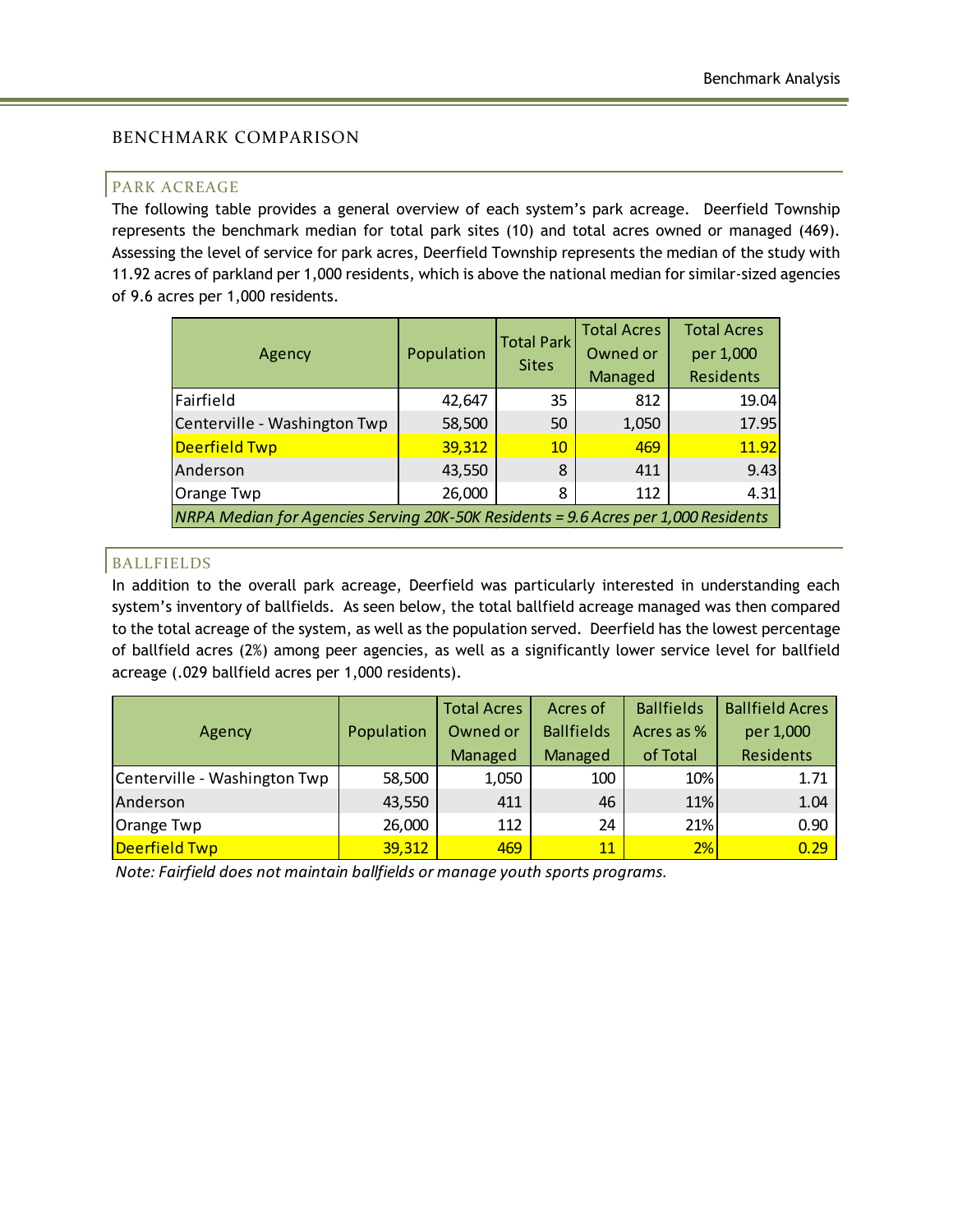

### FTE'S PER 10,000 RESIDENTS

This section compares levels of staffing for each system by comparing full-time equivalents (FTEs) to total population. Total FTEs per 10,000 residents is a key performance metric that assesses how well each agency is equipped, in terms of human resources, to serve its jurisdiction. Among peer agencies, Deerfield Township ranks below the median in staffing relative to the population served, with only 2.1 FTEs per 10,000 residents. Deerfield Townships current staffing level is only 25% of the national median for similar-sized agencies (8.9 FTEs per 10,000).

| Agency                                                                             | Population | <b>Total FTEs</b> | <b>FTEs per</b><br>10,000<br>Residents |
|------------------------------------------------------------------------------------|------------|-------------------|----------------------------------------|
| Fairfield                                                                          | 42,647     | 55.0              | 12.9                                   |
| Anderson                                                                           | 43,550     | 33.1              | 7.6                                    |
| Centerville - Washington Twp                                                       | 58,500     | 36.6              | 6.3                                    |
| Deerfield Twp                                                                      | 39,312     | 8.2               | 2.1                                    |
| Orange Twp                                                                         | 26,000     | 3.2               | 1.2                                    |
| NRPA Median for Agencies Serving 20K-50K Residents = 8.9 FTEs per 10,000 Residents |            |                   |                                        |

## OPERATING BUDGET

Benchmark agencies reported a wide range of annual operating expenditures, from nearly \$6 million (Centerville-Washington) to \$758 thousand (Orange Twp), with Deerfield Township falling just below the benchmark median at a \$1.2 million. Dividing the annual operational budget by each service area's population allows for a comparison of how much each agency is spending on a per resident basis. Deerfield Township ranks well below the benchmark median for peer agencies, as the department spends \$30.52 per resident. This is also significantly lower than the national median for similar agencies, which is \$87 of operational expense per resident. While a lower expense per resident can suggest efficiencies in operation, it can also signal limited program offerings, lower maintenance standards, and/or limited staffing levels.

|                                                                                             |            |    | Total     | Operating   |          |
|---------------------------------------------------------------------------------------------|------------|----|-----------|-------------|----------|
| Agency                                                                                      | Population |    | Operating | Expense per |          |
|                                                                                             |            |    | Expense   |             | Resident |
| Fairfield                                                                                   | 42,647     | S  | 4,527,393 | \$          | 106.16   |
| Centerville - Washington Twp                                                                | 58,500     | S  | 5,931,683 | $\zeta$     | 101.40   |
| Anderson                                                                                    | 43,550     | \$ | 3,563,036 | \$          | 81.81    |
| Deerfield Twp                                                                               | 39,312     | Ś  | 1,199,619 | <u>'\$</u>  | 30.52    |
| Orange Twp                                                                                  | 26,000     | \$ | 758,456   | -\$         | 29.17    |
| NRPA Median for Agencies Serving 20K-50K Residents = \$86.60 Operating Expense per Resident |            |    |           |             |          |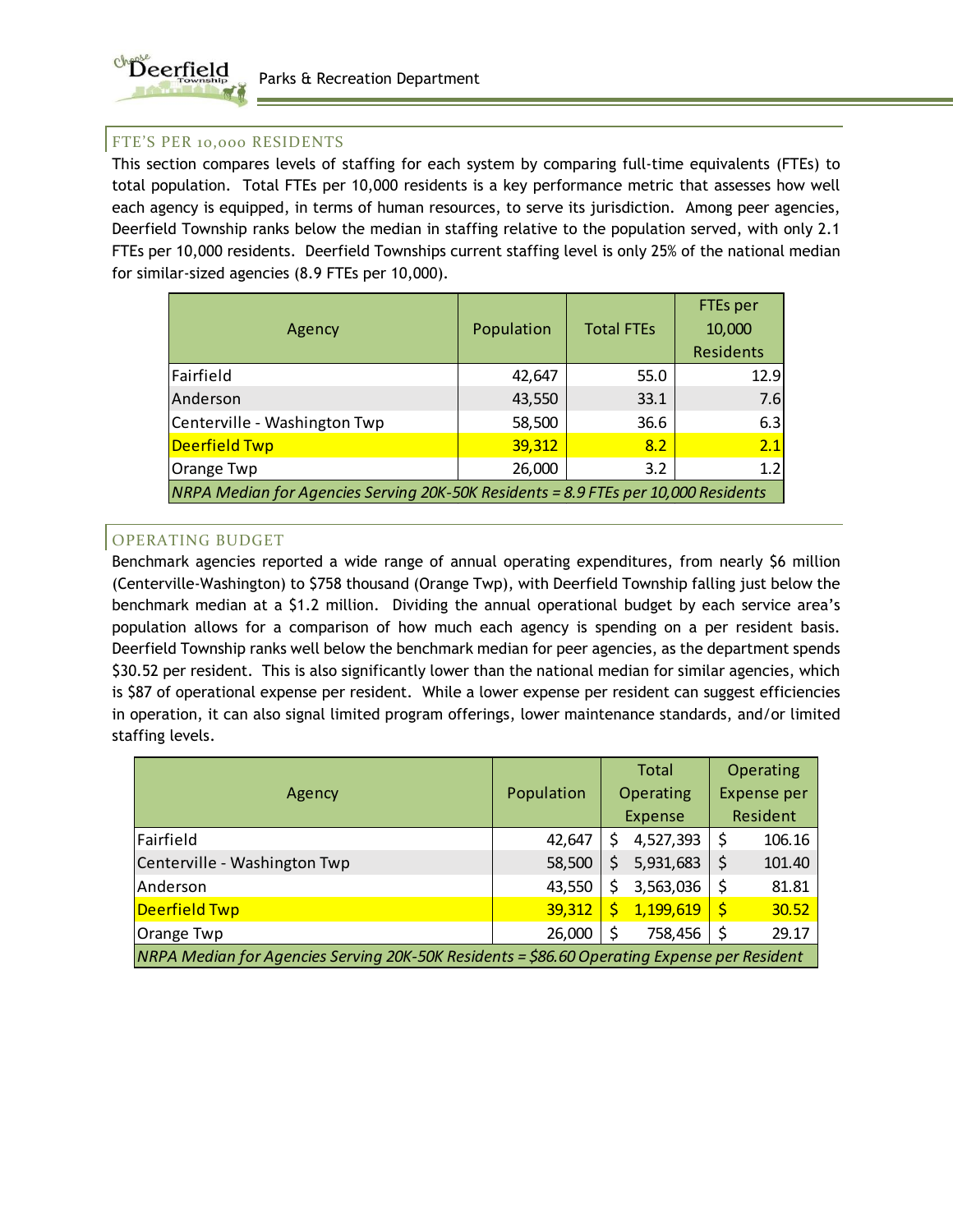### CONTRACT MAINTENANCE AND PERSONNEL

Further dissecting the operational budget for each agency, the benchmark study also reveals what percentage of the total budget is attributed to contracted maintenance and personnel. With 5% of its operations dedicated to contracted maintenance, Deerfield Township has one of the highest rates of contract maintenance spending among its peers. The Department is doing a good job of allocating resources to personnel, as 55% of the budget going towards personnel represents the benchmark median and is inline with the national best practice (54.8%).

| Agency                       | <b>Total Operating</b><br><b>Budget</b>                                                     |           | <b>Contracted Maint</b><br>Services as % of<br><b>Budget</b> | Personnel as % of<br><b>Budget</b> |  |  |  |  |  |
|------------------------------|---------------------------------------------------------------------------------------------|-----------|--------------------------------------------------------------|------------------------------------|--|--|--|--|--|
| Fairfield                    |                                                                                             | 4,527,393 | 2%                                                           | 61%                                |  |  |  |  |  |
| Anderson                     | \$                                                                                          | 3,563,036 | n/a                                                          | 55%                                |  |  |  |  |  |
| Deerfield Twp                |                                                                                             | 1,199,619 | 5%                                                           | 55%                                |  |  |  |  |  |
| Centerville - Washington Twp | \$                                                                                          | 5,931,683 | 1%                                                           | 37%                                |  |  |  |  |  |
| Orange Twp                   |                                                                                             | 758,456   | 8%                                                           | n/a                                |  |  |  |  |  |
|                              | NRPA Median for Agencies Serving 20K-50K Residents = Personnel is 54.8% of Operating Budget |           |                                                              |                                    |  |  |  |  |  |

## NON-TAX REVENUES

The table below describes the annual earned income (non-tax revenue) for each agency, then compares total revenues to the population of each service area as a key performance indicator. Deerfield Township ranks last among peer agencies by a significant margin for total non-tax revenue (\$79,559) and revenue per resident (\$2.02). Deerfield Township's revenue per resident is less than 10% of the national median level (\$24 per resident) for similar-sized communities.

| Agency                                                                            | Population | <b>Total Non-Tax</b><br>Revenue |           | Revenue per<br>Resident |       |
|-----------------------------------------------------------------------------------|------------|---------------------------------|-----------|-------------------------|-------|
| Fairfield                                                                         | 42,647     | S                               | 2,161,815 | Ş                       | 50.69 |
| Anderson                                                                          | 43,550     | \$                              | 1,466,580 | \$                      | 33.68 |
| Centerville - Washington Twp                                                      | 58,500     | \$                              | 1,847,370 |                         | 31.58 |
| Orange Twp                                                                        | 26,000     | \$                              | 371,226   |                         | 14.28 |
| <b>Deerfield Twp</b>                                                              | 39,312     | $\mathsf{S}$                    | 79,559    | \$                      | 2.02  |
| NRPA Median for Agencies Serving 20K-50K Residents = \$24.36 Revenue per Resident |            |                                 |           |                         |       |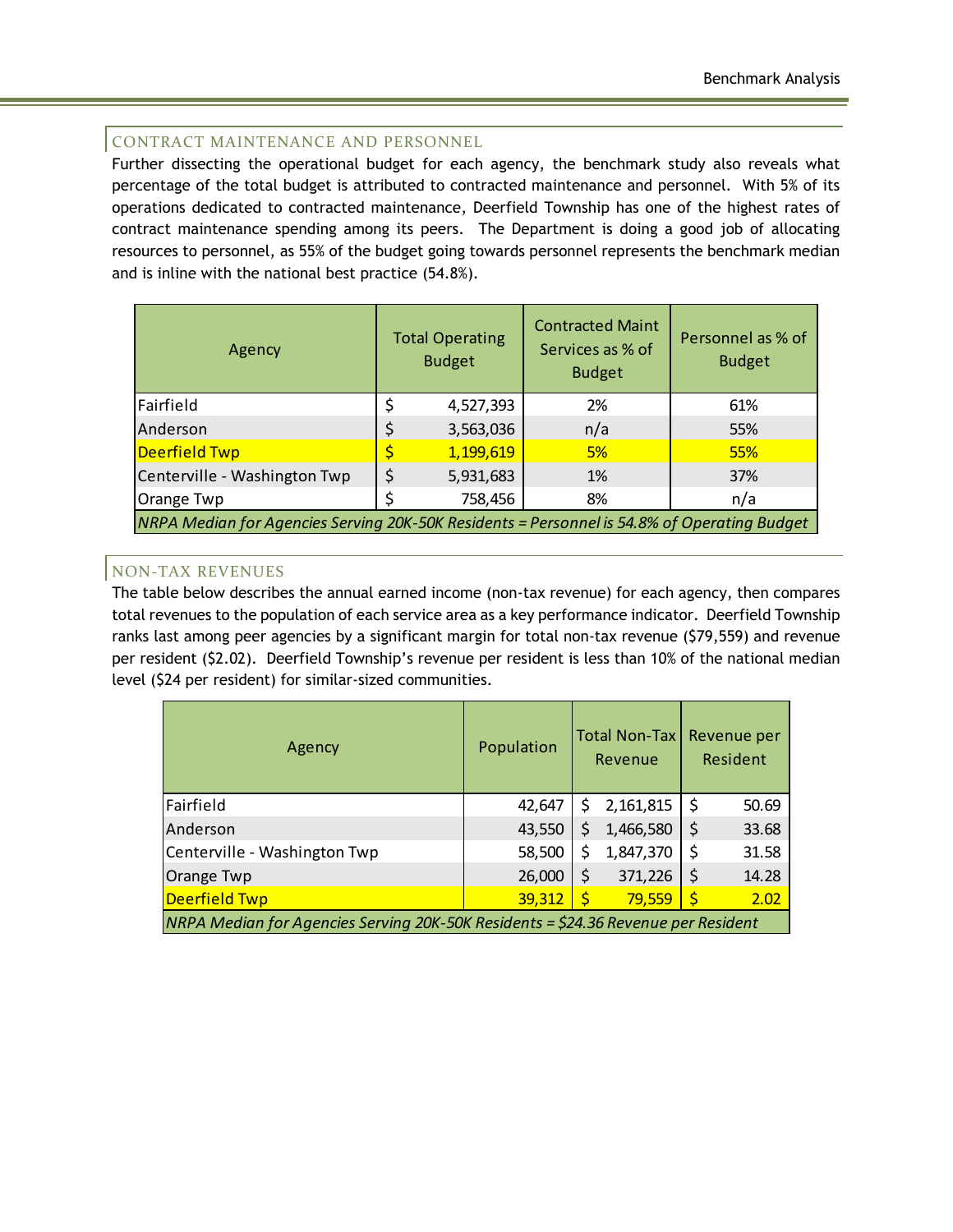

## OPERATIONAL COST RECOVERY

Operational cost recovery is a key performance indicator, arrived at by dividing total non-tax revenue by total operating expense, which measures how well each Department's revenue generation covers the total cost of operations. In general, benchmark agencies are performing efficiently, as every peer agency is recovering more than the national median for similar-sized agencies. The current 7% cost recovery for Deerfield Township is significantly lower than the benchmark median (41%) and the national median similar agencies (30%).

| Agency                                                                 | <b>Total Non-Tax</b><br>Revenue |           |         | <b>Total Operating</b><br>Expense | Operational<br><b>Cost Recovery</b> |  |
|------------------------------------------------------------------------|---------------------------------|-----------|---------|-----------------------------------|-------------------------------------|--|
| Orange Twp                                                             | \$                              | 371,226   | \$      | 758,456                           | 49%                                 |  |
| Fairfield                                                              | \$                              | 2,161,815 | \$      | 4,527,393                         | 48%                                 |  |
| Anderson                                                               | \$                              | 1,466,580 | \$      | 3,563,036                         | 41%                                 |  |
| Centerville - Washington Twp                                           |                                 | 1,847,370 | \$      | 5,931,683                         | 31%                                 |  |
| Deerfield Twp                                                          |                                 | 79,559    | $\zeta$ | 1,199,619                         | 7%                                  |  |
| NRPA Median for Agencies Serving 20K-50K Residents = 30% Cost Recovery |                                 |           |         |                                   |                                     |  |

## PROGRAM PARTICIPATION

This portion assesses program participation for each agency by comparing total program participations (i.e. registrations) to the population of each service area to determine the average participation rate per resident. Program activity is measured in *participations* (versus *participants*), which accounts for each time a resident participates in a program and allows for multiple participations per resident. Based on a limited response, Deerfield represents the benchmark median with 0.34 participations per resident. In other words, on average, approximately one out of every three Township residents participates in a program offering.

| Agency                       | Population | Participations   per Resident | Total Program   Participations |
|------------------------------|------------|-------------------------------|--------------------------------|
| Anderson                     | 43,550     | 17,429                        | 0.40                           |
| Deerfield Twp                | 39,312     | 13,203                        | 0.34                           |
| Centerville - Washington Twp | 58,500     | 10,650                        | 0.18                           |

Note: Orange Twp does not operate recreation programs. Fairfield participation figures were not available at time of study.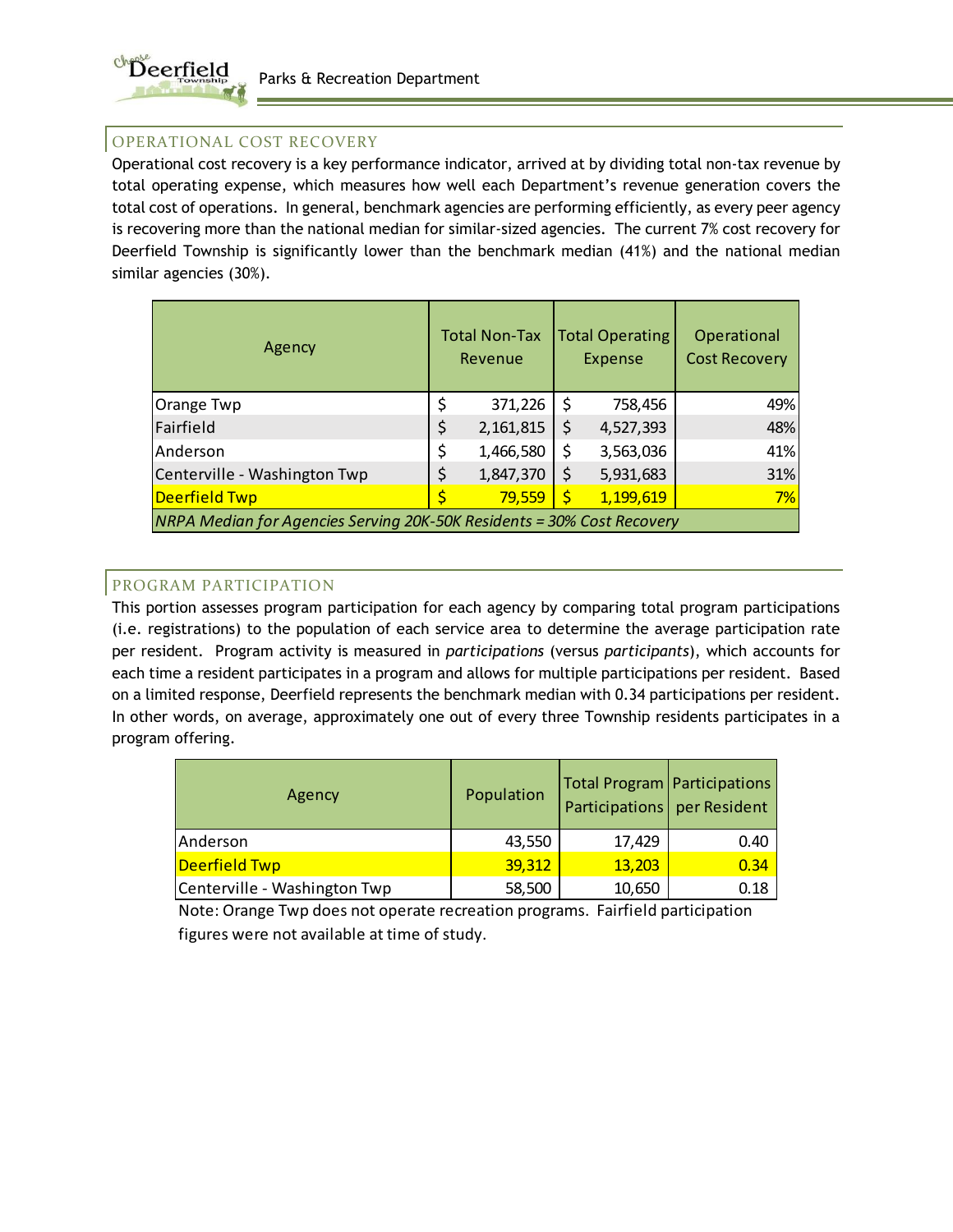## BALLFIELD PARTICIPATION

As a key point of interest, ballfield participation was assessed for each agency by comparing participations specific to ballfields to the total ballfield acres available. In effect, this expresses how many ballfield participations are supported by each acre of ballfield in the system. The table below also serves as a reminder of the amount of ballfield acres available per 1,000 residents. Although Deerfield has the lowest service level for ballfield acres (0.29 acres per 1,000), it does have the highest number of total ballfield participants (49,152) and a significantly higher rate of use per acre (4,381 participants per ballfield acre). This elevated participation rate for ballfields paired with a low service level for ballfield acres may indicate that ballfields could be overused based on supply and demand.

|                              | Acres of          | <b>Ballfield Acres</b> | <b>Total Ballfield</b> | Participants  |
|------------------------------|-------------------|------------------------|------------------------|---------------|
| Agency                       | <b>Ballfields</b> | per 1,000              | Participants           | per Ballfield |
|                              | Managed           | Residents              | Annually               | Acre          |
| <b>Deerfield Twp</b>         | 11                | 0.29                   | 49,152                 | 4,381         |
| Anderson                     | 46                | 1.04                   | 23,121                 | 508           |
| Centerville - Washington Twp | 100               | 1.71                   | 5,050                  | 51            |
| Orange Twp                   | 24                | 0.90                   |                        |               |

*Note: Fairfield does not maintain ballfields or manage youth sports programs. Orange Twp does not manage youth sports programs.*

## INDOOR RECREATION SPACE

Assessing the available indoor recreation facility space among benchmark agencies, all reporting agencies provide some level of service, except for Deerfield Township. By dividing the existing square footage by the total population, the amount of indoor space available per resident can be determined. Only Fairfield offers a best practice level of indoor space with 1.86 sq ft of space per resident. Based on the current population, Deerfield Township would require around 59K-79K sq ft of indoor space to achieve national best practice level.

| Agency                                                                    | Population | Total Sq. Ft.<br><b>Indoor Rec</b><br><b>Facilities</b> | Sq. Ft. per<br>Resident |  |  |  |
|---------------------------------------------------------------------------|------------|---------------------------------------------------------|-------------------------|--|--|--|
| Fairfield                                                                 | 42,647     | 79,500                                                  | 1.86                    |  |  |  |
| Anderson                                                                  | 43,550     | 46,000                                                  | 1.06                    |  |  |  |
| Centerville - Washington Twp                                              | 58,500     | 20,000                                                  | 0.34                    |  |  |  |
| <b>Deerfield Twp</b>                                                      | 39,312     |                                                         |                         |  |  |  |
| National Best Practice = 1.5-2.0 Square Feet of Indoor Space per Resident |            |                                                         |                         |  |  |  |

Note: Orange Twp indoor recreation square footage was not available at time of study.

### SUMMARY OF BENCHMARK FINDINGS

The benchmark assessment provides some key insights as to how Deerfield Township's parks and recreation system compares to its peers and to the national averages. Areas of strength for Department include a strong overall level of service for park acreage, good budget allocation for personnel, and higher participation levels for programs and ballfield use. Areas for improvement that were identified in the study include: limited budget and staffing levels, low per capita spending and revenue generation,